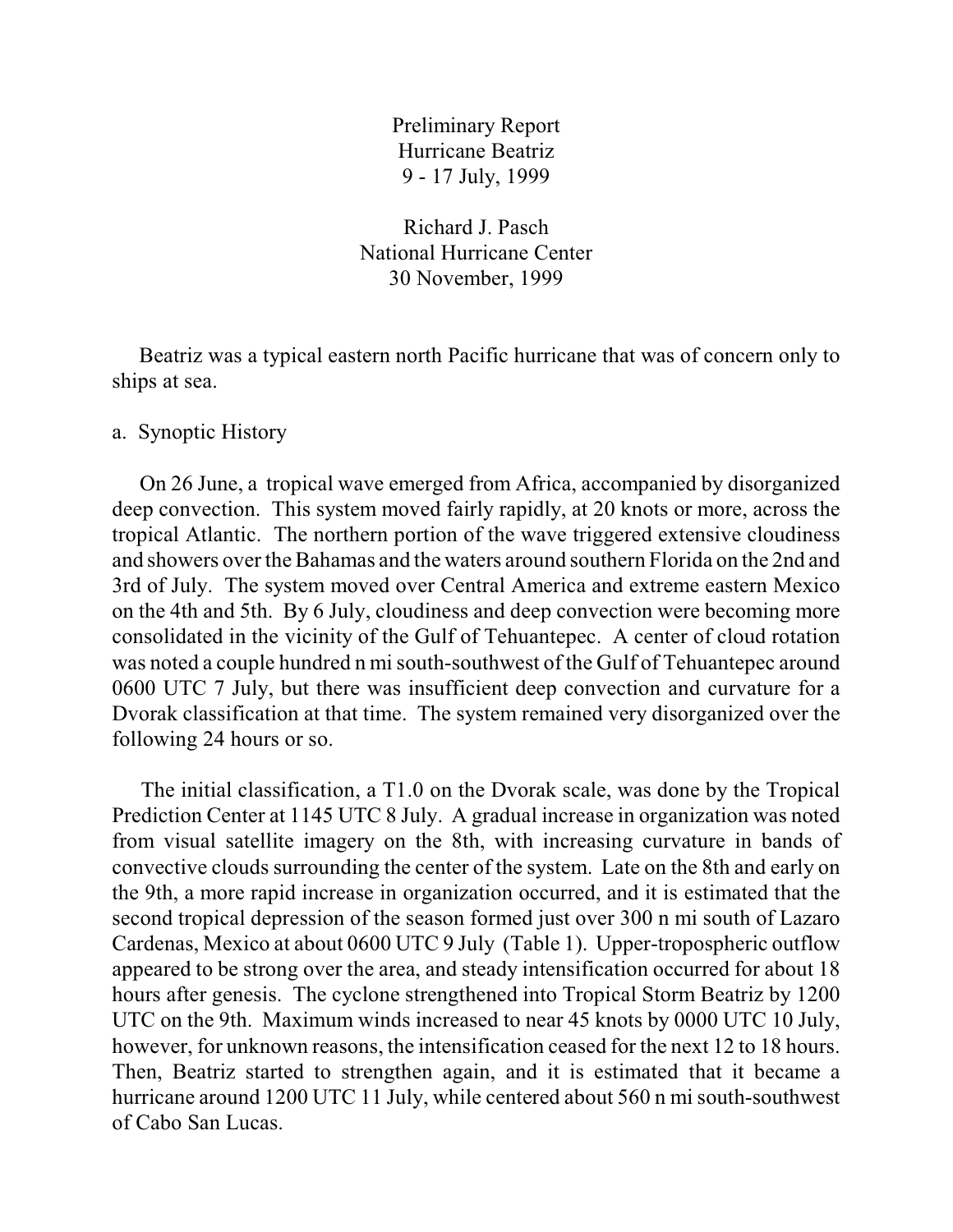With a mid-tropospheric ridge in place to the north, Beatriz moved westward or just slightly north of westward, i.e., on about the climatological heading, during its strengthening from depression to hurricane. Beatriz continued to strengthen, as a well-defined eye appeared in satellite imagery around 0000 UTC 12 July. Early on the 12th, microwave imagery data showed evidence that Beatriz had concentric eyewalls, and the hurricane was probably undergoing an eyewall replacement. By 1700 UTC, the microwave data suggested a single, 20-25 n mi thick, closed eyewall. It is estimated that the hurricane reached its peak intensity, 105 knots, around 0600 UTC 13 July, with a clear-cut 20 n mi diameter eye centered about 800 n mi southwest of Cabo San Lucas. In response to a slight weakness in the subtropical ridge, Beatriz turned to a west-northwestward direction and began a gradual weakening trend after 1200 UTC on the 13th. With the hurricane passing over only slightly cooler waters, the weakening was quite slow for 48 hours; maximum winds were down to about 80 knots by 1200 UTC 15 July. Thereafter, the decline was more rapid, with Beatriz weakening to a tropical storm by 0000 UTC on the 16th, and to a depression by 1800 UTC that same day. After being reduced to a swirl of mostly low clouds, the cyclone turned to a more westward heading, and dissipated by 0600 17 July in the general vicinity of 20°N 135°W.

## b. Meteorological Statistics

 Figure 1 is a plot of the "best track" positions for Beatriz. Figures 2 and 3 are curves of the best track maximum sustained (1 min average) surface (elevation of 10 m) wind speed and minimum central pressure, respectively, as well as the observations on which these curves are based. Satellite imagery was used to locate the center of Beatriz throughout its existence, and the best track winds and pressures were based on Dvorak-technique estimates provided by the Tropical Analysis and Forecast Branch (TAFB), the NOAA/NESDIS Satellite Analysis Branch (SAB), and the Air Force Weather Agency (AFGWC in the figures).

 Although the maximum winds of the hurricane were estimated to be close to 105 knots from 0000 UTC to 1200 UTC 13 July, 3-hourly averaged objective Dvorak Tnumbers suggest that the minimum central pressure of Beatriz occurred closest to 0600 UTC 13 July.

 A ship with call sign VRUM4 reported tropical storm force winds (030°/35 knots) about 190 n mi north-northeast of the center of Hurricane Beatriz at 1200 UTC 13 July.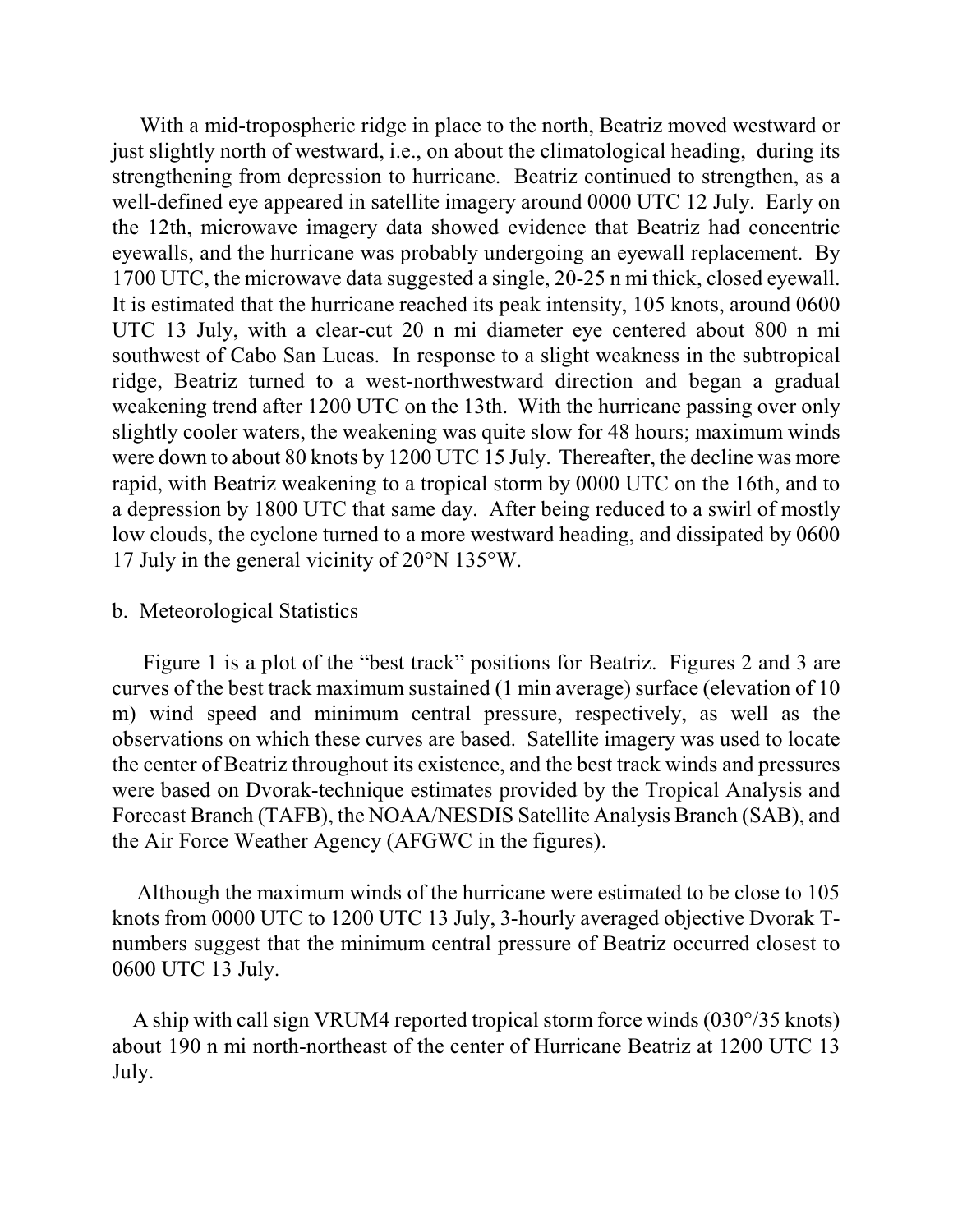## c. Casualty and Damage Statistics

 Not surprisingly, since Beatriz remained at sea, there were no reports of casualties or damage.

# d. Forecast and Warning Critique

 Table 2 summarizes the track forecast errors for Beatriz. It can be seen that the mean official track forecast errors were substantially lower than the long-term averages. Among the various track prediction models, only the UKMI had a lower average error than the official forecast.

 There were some large intensity under-predictions, around 35 knots in the 48- and 72-hour official forecasts, on 10 and 11 July. Otherwise, the official intensity forecast errors were 10 to 15 knots or less. The GFDL model did a particularly poor job in the 48- to 72-hour intensity forecasts from 10-11 July, with the model showing Beatriz to be practically dissipated at about the time of its (actual) maximum strength.

No watches or warnings were issued for Beatriz.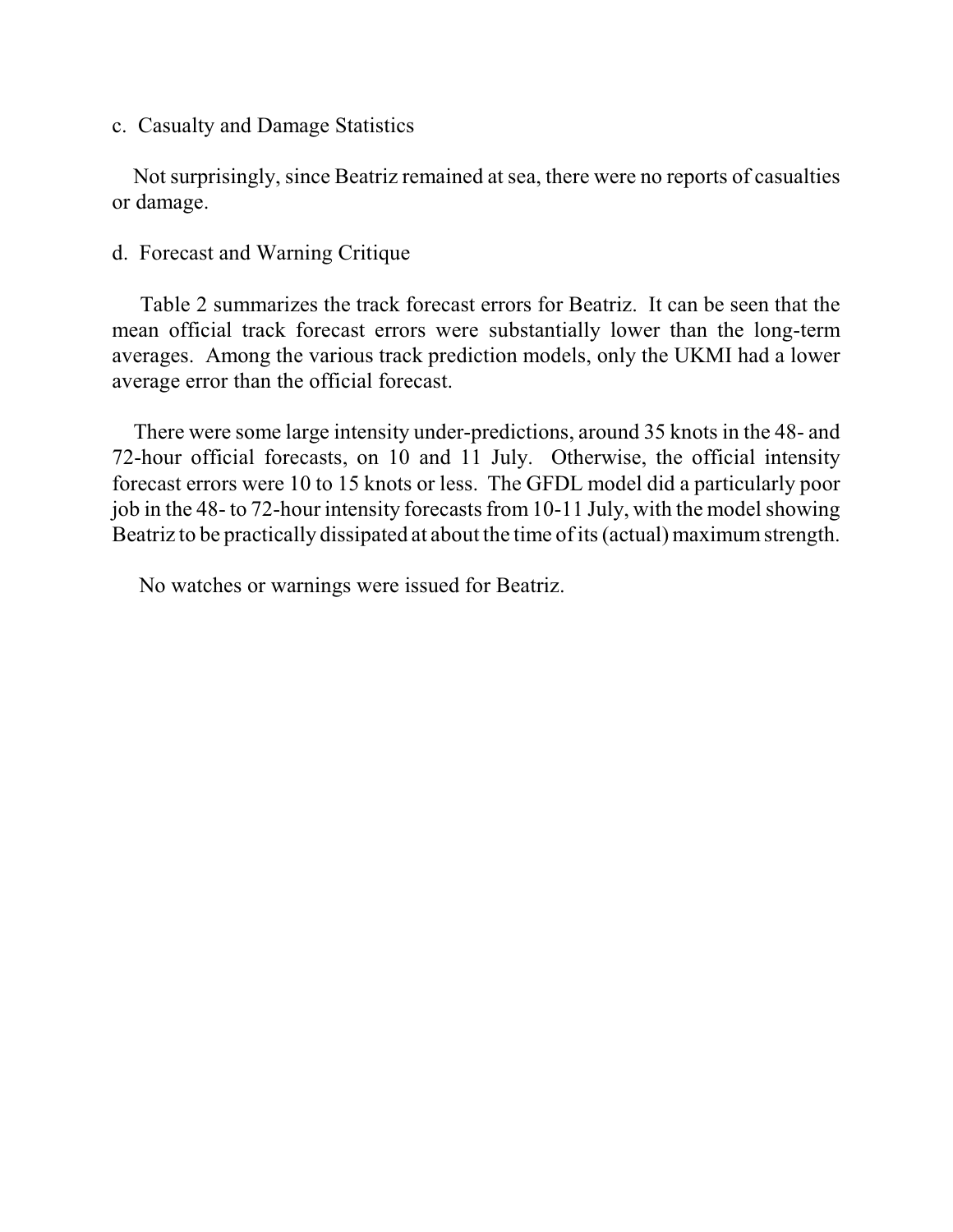| Date/Time | Position           |                    | Pressure | Wind          | Stage               |  |
|-----------|--------------------|--------------------|----------|---------------|---------------------|--|
| (UTC)     | Lat. $(^{\circ}N)$ | Lon. $(^{\circ}W)$ | (mb)     | Speed<br>(kt) |                     |  |
| 9/0600    | 12.9               | 103.0              | 1008     | 30            | tropical depression |  |
| 1200      | 13.1               | 103.9              | 1005     | 35            | tropical storm      |  |
| 1800      | 13.4               | 105.2              | 1002     | 40            | $\epsilon$          |  |
| 10/0000   | 13.8               | 106.7              | 1000     | 45            | $\zeta\,\zeta$      |  |
| 0600      | 14.1               | 108.0              | 1000     | 45            | $\zeta \, \zeta$    |  |
| 1200      | 14.3               | 109.1              | 1000     | 45            | $\zeta$ $\zeta$     |  |
| 1800      | 14.4               | 110.2              | 997      | 50            | $\zeta\,\zeta$      |  |
| 11/0000   | 14.4               | 111.5              | 994      | 55            | $\zeta\,\zeta$      |  |
| 0600      | 14.4               | 112.9              | 990      | 60            | $\zeta\,\zeta$      |  |
| 1200      | 14.3               | 114.2              | 985      | 65            | hurricane           |  |
| 1800      | 14.1               | 115.2              | 980      | 75            | $\epsilon$          |  |
| 12/0000   | 14.0               | 116.3              | 975      | 85            | $\zeta\,\zeta$      |  |
| 0600      | 14.0               | 117.4              | 970      | 90            | $\zeta$ $\zeta$     |  |
| 1200      | 14.1               | 118.3              | 970      | 90            | $\zeta\,\zeta$      |  |
| 1800      | 14.2               | 119.3              | 960      | 100           | $\zeta\,\zeta$      |  |
| 13/0000   | 14.5               | 120.3              | 956      | 105           | $\zeta\,\zeta$      |  |
| 0600      | 14.7               | 121.3              | 955      | 105           | $\zeta\,\zeta$      |  |
| 1200      | 15.1               | 122.2              | 956      | 105           | $\zeta$ $\zeta$     |  |
| 1800      | 15.4               | 123.0              | 960      | 100           | $\zeta \, \zeta$    |  |
| 14/0000   | 16.0               | 124.0              | 961      | 100           | $\zeta\,\zeta$      |  |
| 0600      | 16.4               | 124.9              | 965      | 95            | $\zeta\,\zeta$      |  |
| 1200      | 17.0               | 125.7              | 967      | 95            | $\zeta$ $\zeta$     |  |
| 1800      | 17.5               | 126.5              | 970      | 90            | $\zeta\,\zeta$      |  |
| 15/0000   | 17.9               | 127.2              | 975      | 85            | $\zeta \, \zeta$    |  |
| 0600      | 18.4               | 128.0              | 978      | 80            | $\zeta\,\zeta$      |  |
| 1200      | 18.7               | 128.8              | 980      | 75            | $\zeta$ $\zeta$     |  |
| 1800      | 19.0               | 129.4              | 987      | 65            | $\zeta$ $\zeta$     |  |
| 16/0000   | 19.3               | 130.4              | 992      | 60            | tropical storm      |  |
| 0600      | 19.6               | 131.5              | 995      | 55            | $\zeta\,\zeta$      |  |
| 1200      | 19.7               | 132.2              | 1000     | 45            | $\zeta\,\zeta$      |  |
| 1800      | 19.7               | 132.7              | 1004     | 30            | tropical depression |  |
| 17/0000   | 19.8               | 133.8              | 1007     | 25            | 66                  |  |
| 0600      |                    |                    |          |               | dissipated          |  |
|           |                    |                    |          |               |                     |  |
| 13/0600   | 14.7               | 121.3              | 955      | 105           | minimum pressure    |  |

Table 1. Best track, Hurricane Beatriz, 9-17 July, 1999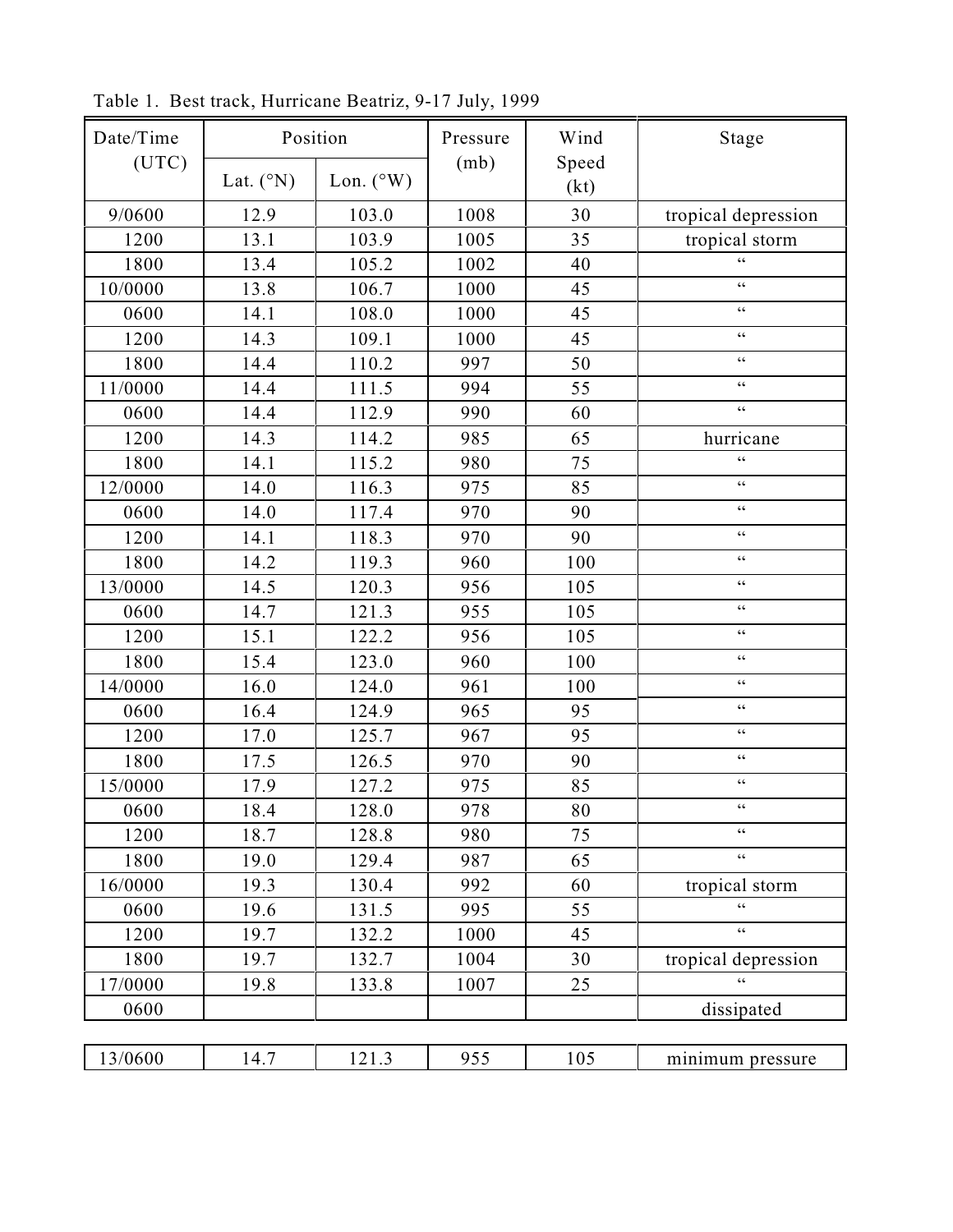### **Preliminary track forecast evaluation of Hurricane Beatriz Heterogeneous sample**

(Errors in nautical miles for tropical storm and hurricane stages with number of forecasts in parenthesis)

| Technique                                    | Period<br>(hours) |              |               |               |               |  |  |
|----------------------------------------------|-------------------|--------------|---------------|---------------|---------------|--|--|
|                                              | 12                | 24           | 36            | 48            | 72            |  |  |
|                                              |                   |              |               |               |               |  |  |
| CLIP                                         | (27)              | (25)         | (23)          | (21)          | (17)          |  |  |
|                                              | 27                | 51           | 80            | 113           | 165           |  |  |
| GFDI                                         | 39                | 77           | (23)          | (20)          | 134           |  |  |
|                                              | (27)              | (25)         | 113           | 123           | (16)          |  |  |
| $GFDL*$                                      | (26)              | (24)         | (22)          | (20)          | 138           |  |  |
|                                              | 27                | 65           | 103           | 127           | (16)          |  |  |
| LBAR                                         | (27)              | (25)         | (23)          | 177           | 299           |  |  |
|                                              | 27                | 67           | 118           | (21)          | (17)          |  |  |
| <b>AVNI</b>                                  | 37                | (24)         | 173           | 275           | (5)           |  |  |
|                                              | (24)              | 90           | (19)          | (10)          | 427           |  |  |
| <b>BAMD</b>                                  | (27)              | (25)         | 85            | 129           | 209           |  |  |
|                                              | 26                | 51           | (23)          | (21)          | (17)          |  |  |
| <b>BAMM</b>                                  | 33                | 71           | 128           | 200           | 338           |  |  |
|                                              | (27)              | (25)         | (23)          | (21)          | (17)          |  |  |
| <b>BAMS</b>                                  | (27)              | (25)         | 127           | (21)          | 335           |  |  |
|                                              | 34                | 70           | (23)          | 203           | (17)          |  |  |
| P91E                                         | 27                | 50           | 75            | (21)          | 170           |  |  |
|                                              | (27)              | (25)         | (23)          | 106           | (17)          |  |  |
| NGPI                                         | (22)              | 78           | (19)          | (18)          | (15)          |  |  |
|                                              | 41                | (21)         | 96            | 113           | 170           |  |  |
| UKMI                                         | (25)              | 33           | (21)          | 68            | 102           |  |  |
|                                              | 19                | (23)         | 49            | (19)          | (15)          |  |  |
|                                              |                   |              |               |               |               |  |  |
| NHC OFFICIAL                                 | (27)              | (25)         | (23)          | (21)          | 111           |  |  |
|                                              | 26                | 50           | 72            | 99            | (17)          |  |  |
| NHC OFFICIAL<br>1988-1997 10-year<br>average | 39<br>(2527)      | 71<br>(2266) | 105<br>(1998) | 137<br>(1755) | 195<br>(1337) |  |  |

\* GFDL output not available until after forecast issued.

#### Table 2.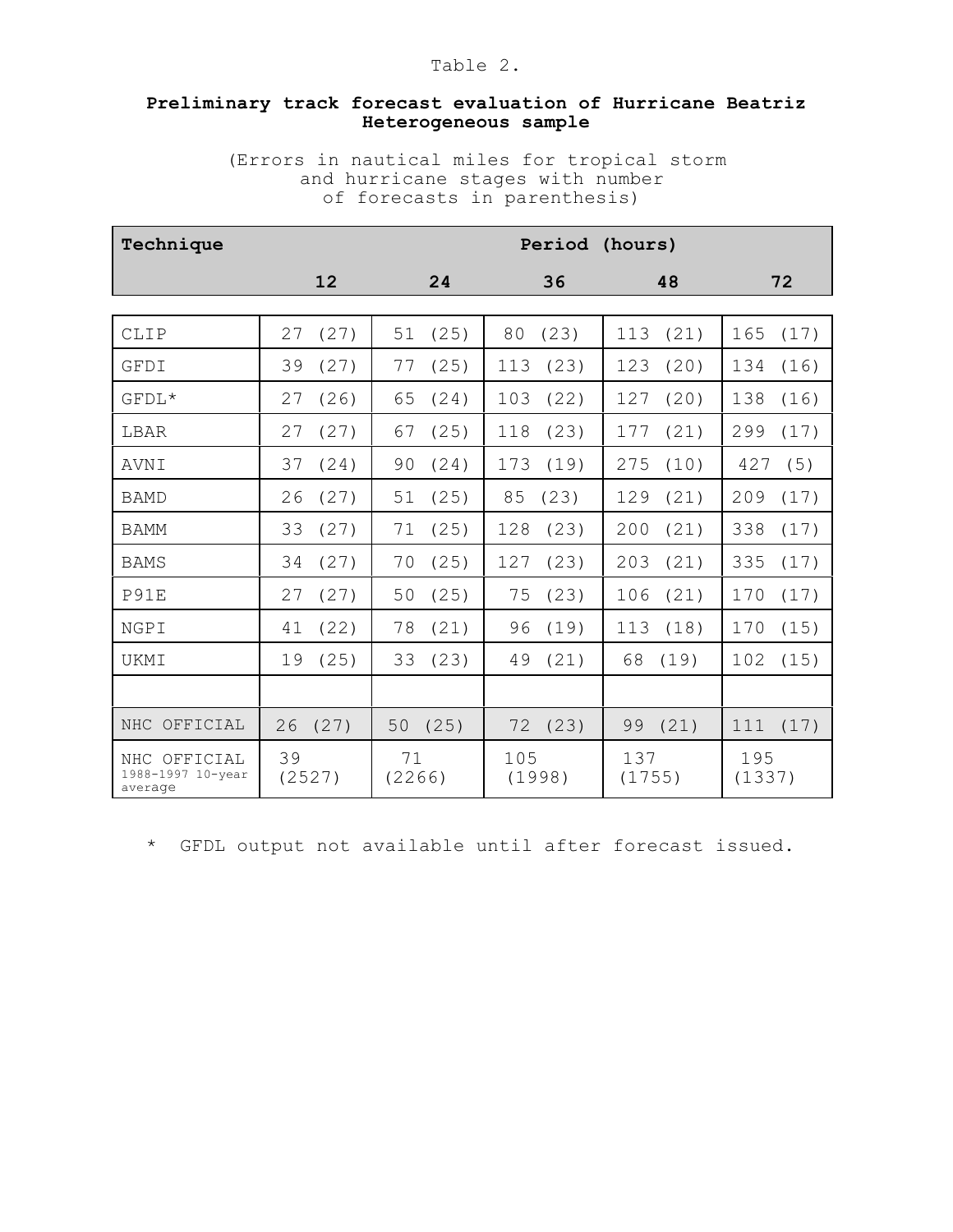

Figure 1. Best track positions for Hurricane Beatriz, 9-17 July, 1999.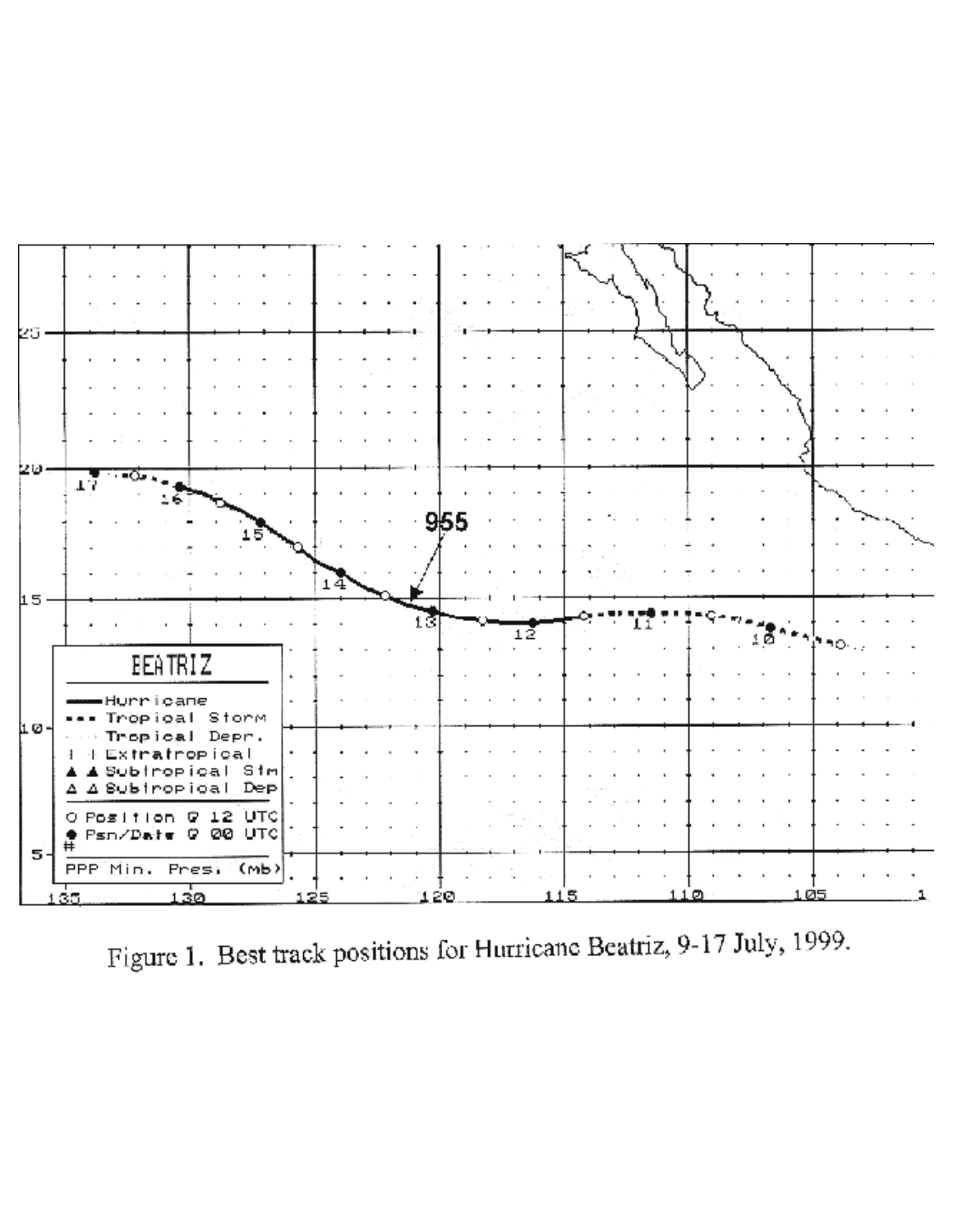